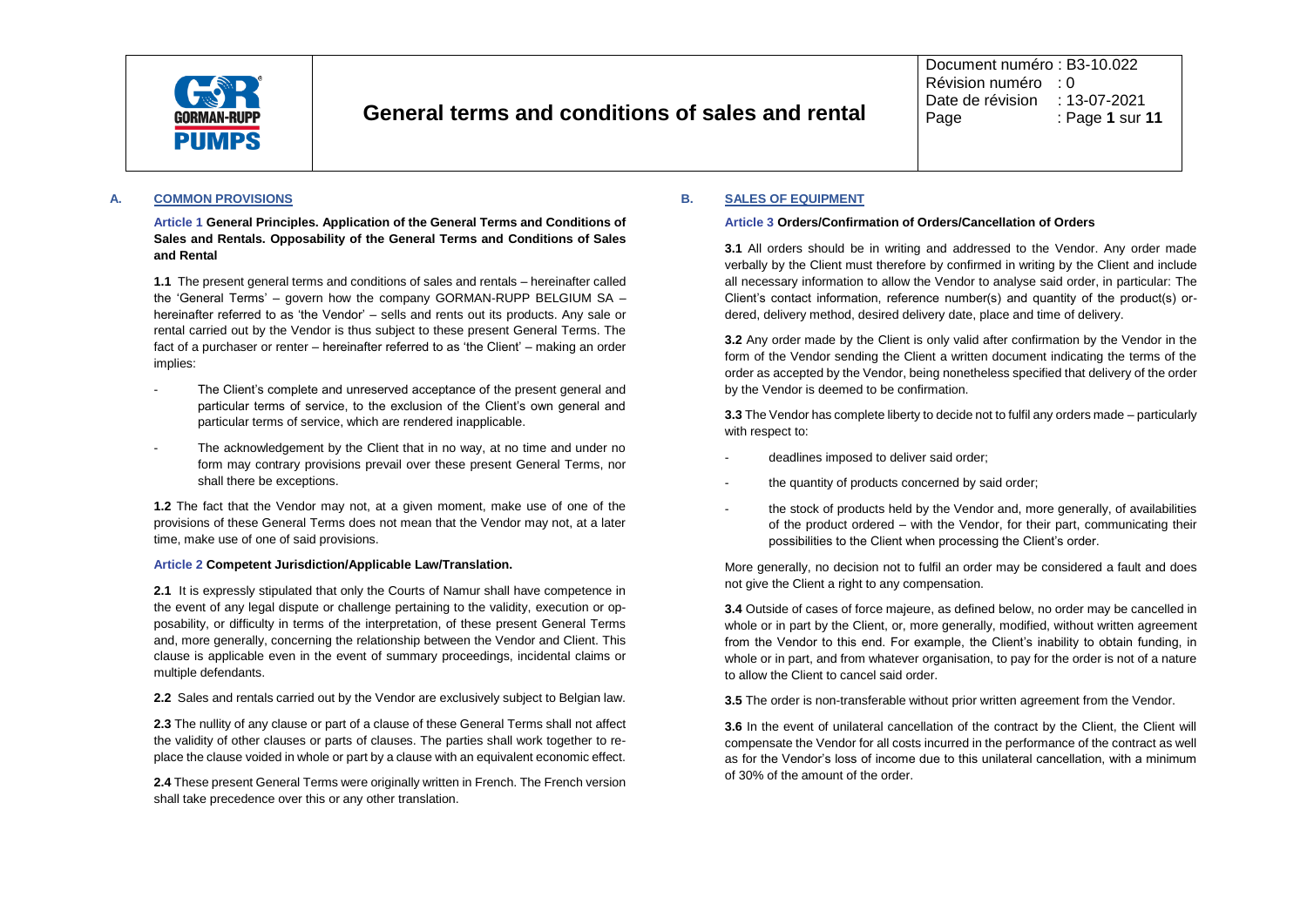

Document numéro : B3-10.022 Révision numéro : 0 Date de révision : 13-07-2021<br>Page : Page 2 sur Page : Page **2** sur **11**

#### **Article 4 Modifications to Products, Prices and Terms of Sale.**

**4.1** The Vendor reserves the right, at any moment, and particularly given market fluctuations, to make modifications concerning its products, prices and terms of sale. These modifications may thus affect an order in progress if the general or particular context the order is involved in so justifies it (particularly legal and regulatory changes, tax increases, duties and taxes of all kinds, an increase in production and shipping costs). With the exception of exceptional circumstances that require an immediate modification, any change in prices will be communicated to the client 3 weeks prior to its implementation.

**4.2** The descriptions and informational elements pertaining to the products featured on the Vendor's sales documents – concerning, in particular, technical data such as power, consumption, weight, etc. – are given for information purposes only and are not contractual and shall not engage the Vendor, who consequently retains every right to modify, in whole or in part, the elements given on the aforementioned documents.

Modifications carried out by the Vendor do not in any way create an obligation for the Vendor to modify previously delivered products.

#### **Article 5 Delivery.**

**5.1** Sales are carried out from the Vendor's warehouse located on Rue des Métiers, 5020 Suarlée, Belgium, or any site designated to this effect on the order confirmation sent by the Vendor such as defined by the present General Terms, and are governed by the Incoterm EXW FACTORY – the agreed-upon delivery site being the aforementioned warehouse or any site designated to this end in the order confirmation sent by the Vendor.

## As a result:

- The delivery is considered as having been made
	- o on the date indicated on the order confirmation sent by the Vendor the Client having to pick up the products on said date and at the place indicated to this effect by the Vendor.
	- o during the actual delivery of the products ordered if the aforementioned date has not been able to be met by the Vendor
- at the place indicated to this end by the Vendor
- by the Vendor to the client or to the haulier designated to this by the Client.
- The Client or the haulier designated to this end by the Client should take possession of the products ordered at the agreed upon place, date and time. To this end, the Client should, prior to any delivery, take any necessary actions to ensure that this operation may be carried out safely and, more generally, to ensure that these operations are carried out in the most optimal manner and in the strict respect of the methods specified to this end by the Vendor. The Client shall compensate the Vendor in terms of 100 euros per calendar day for keeping and warehousing the material – and any damages suffered by the Vendor – directly or indirectly connected to the late pickup of the products ordered – and this without prejudice to the right of the Vendor, if the Vendor so desires, to cancel the sale at the exclusive fault of the Client and to demand in this case cancellation compensation equal to 30% of the order.
- For every order, if the Client is not going to pick up the order directly, the Client shall provide the Vendor with the name of the haulier to which the ordered products are to be given.
- As of the delivery such as has been defined above, the products ordered are the responsibility of the Client, who bears the risks of loss and more generally damages that said products may suffer or cause, for whatever cause and in whatever way that may be. A notable consequence of this is that the products ordered are shipped at the risks and perils of the Client, who is responsible for making any complaints or exercising all claims in the event of damage, loss or missing goods against the hauliers, who alone are responsible.

**5.2** The Vendor may – upon request of the Client and provided there is prior consent of the Vendor to this end – may make delivery of the products ordered to the address given by the Client. In such circumstances, the Vendor shall inform the Client of the conditions and terms (cf. price in particular) pertaining to this service. The price so determined and communicated shall be invoiced by the Vendor to the Client and shall be listed as such on the sales invoice provided by the Vendor. It is specified:

That the Vendor has, to this end, complete freedom as to the choice of the means of delivery, as well as concerning the choice of haulier.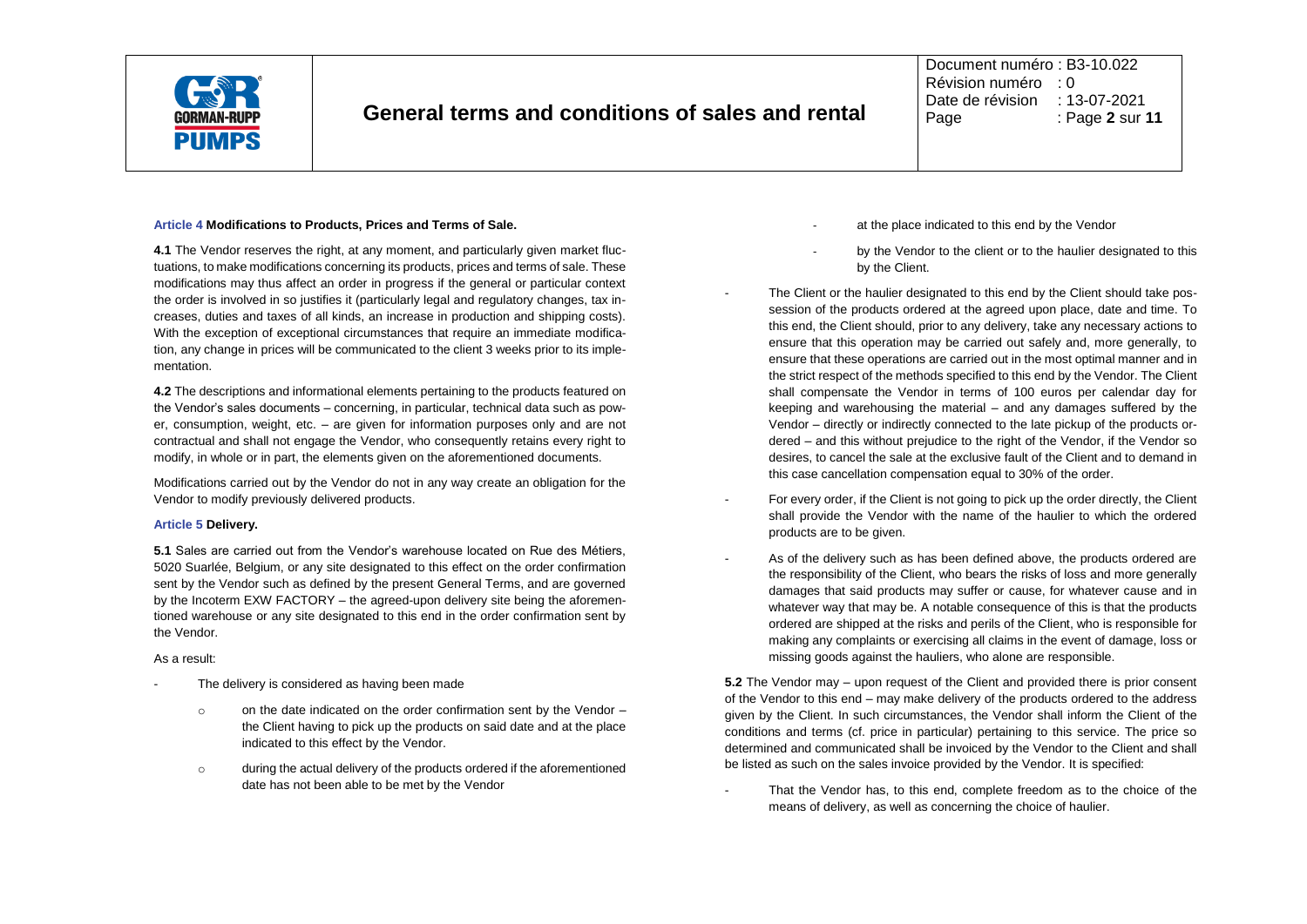

Document numéro : B3-10.022 Révision numéro : 0 Date de révision : 13-07-2021<br>Page : Page 3 sur Page : Page **3** sur **11**

- That the delivery thus carried out shall be to the agreed-upon delivery site that is written on the order confirmation.
- That as of delivery, the ordered products are the responsibility of the Client, who bears all risks of loss and more generally of damages that the products may suffer or cause, for whatever reason and in whatever manner.
- That the Client should take possession of the ordered products at the place and on the date and time agreed upon. To this end, the Client shall take all actions to ensure that the delivery can be carried out in complete safety and more generally to ensure that this operation shall be carried out in an optimal manner and in the strict respect of the methods specified to this end by the Vendor. The Client shall compensate the Vendor for all of the Costs borne by the Vendor and any damages suffered by the Vendor, linked to the non-respect by the Client of the commitments defined above, and this without prejudice of the Vendor's right, should the Vendor so desire, to cancel the sale as a result of exclusive fault of the Client.

**5.3** Upon each delivery, a delivery slip shall be provided that lists the date that the ordered products are provided, their names and their quantity. Each delivery slip must be signed by the Client.

**5.4** The Vendor shall endeavour to meet the specified deadline for the order, which features on the order confirmation document provided by the Vendor. The aforementioned delivery deadline is nonetheless provided for information purposes, and any exceeding of said deadline cannot give rise to any monetary damages, compensation, deduction or cancellation of the order to the benefit of the Client. Moreover, these deadlines are dependent upon the Vendor receiving, in sufficient time, all information, including technical clarifications, from the Client. In the framework of full or partial payment of an instalment of the order, the delivery period begins upon receipt of proof of said payment. The Vendor reserves the ability, if need arises, to carry out the delivery in whole or in stages, and this without compensation to the Client. It is additionally recalled that force majeure or unforeseen circumstances allows the Vendor, temporarily or permanently, to be freed of delivery commitments, and this without damages to the benefit of the Client. Such situations include, but are not limited to, the following events:

- Destruction affecting all or part of the Vendor's plants.
- Serious public disorder, war, strikes, riots, governmental actions, epidemics, blocking of means of transportation and communication.
- Natural disasters, cold spells or other similar events.
- Unavailability of technology, lack of stocks and any delays by the Vendor's suppliers and more generally any outside event or cause beyond the control of the Vendor that impedes and/or stops the supplies and/or deliveries of the Vendor or the Vendor's suppliers and/or sub-contractors and which prevents the Vendor, in good faith, from carrying out delivery of the products ordered.

## **Article 6 Packaging.**

The products ordered are supplied by the Vendor in packaging based on the transportation option specified in the order. To this end, it is reminded:

- That such packaging and concerning this packaging, the Client acknowledges to have Obtained all necessary information – is determined by the Client to be appropriate to preserve the integrity of the products, with the Client releasing the Vendor from any legal responsibility on this subject.
- That, unless there are contrary conditions acknowledged formally by the Vendor, the product packaging will not be taken back by the Vendor, the cost of the packaging being a part of sales price indicated to the Client.

## **Article 7 Receipt of the Order.**

Upon delivery (cf. Article 5 of the present General Terms), the Client is to verify the nature, state, quantity and quality of the products, and more generally shall ensure that the products delivered are those ordered. It is indicated to this end:

- That every order is verified by the Vendor prior to its leaving the Vendor's warehouse. Any order that departs from said warehouse is thus presumed to be in conformity and it is the Client's responsibility to prove – beyond the existence of non-conformity – that this is the responsibility of the Vendor.
	- That in all circumstances, any reserves or contestations pertaining to the conformity of the delivery should:
		- o Upon receipt of the products, be mentioned by the Client in a thorough, explicit and detailed manner on the bottom of the delivery slip that remains with the haulier with a mention of the date and time and with the signature of the recipient. More generally, the Client should, within the time and in the proper manner as required by existing regulations.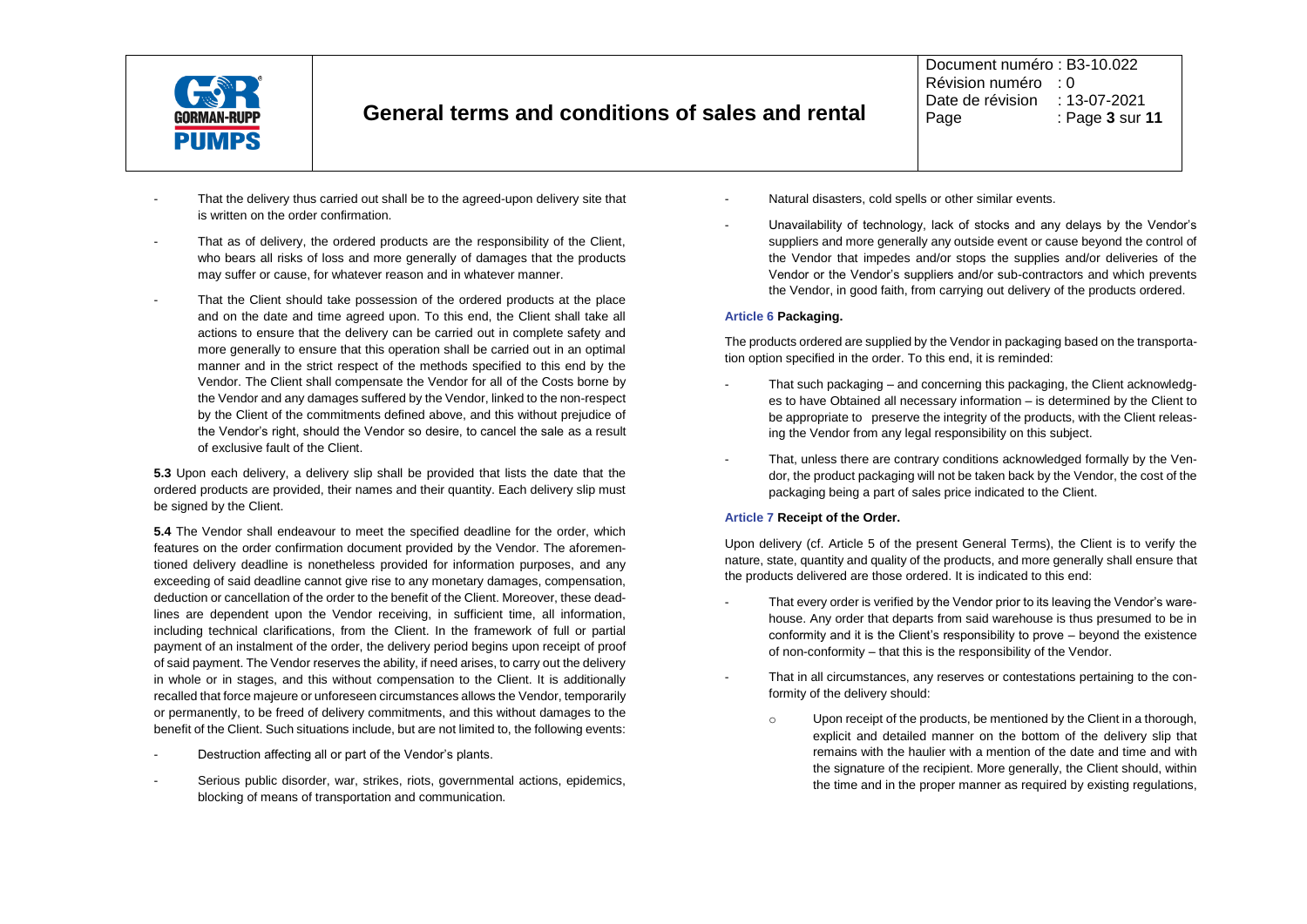

Document numéro : B3-10.022 Révision numéro : 0 Date de révision : 13-07-2021<br>Page : Page 4 sur Page : Page **4** sur **11**

maintain the possibility for taking legal action against the third-party haulier responsible for the shipping of the products ordered.

#### And,

o Be immediately brought to the attention of the Vendor and confirmed the same day to the Vendor by registered letter with acknowledgement of receipt. The Client is to provide all justification concerning the anomalies noticed and take all measures so that the Vendor may observe them and, if need be, fix them.

#### **Article 8 Return of Products.**

**8.1** No product may be returned without the prior written consent of the Vendor. Any product returned without the agreement of the Vendor is done at the cost and risk of the Client and shall not give rise to any credit. The Client shall compensate the Vendor for all costs borne by the Vendor – and any possible damages suffered by the Vendor – directly or indirectly linked to this unauthorised return.

**8.2** In the situation where the Client requests a return for a product that the Client presumes to be defective or non-compliant, the aforementioned product must be made available by the Client – while waiting for a decision on this subject by the Vendor – to the Vendor at the Client's site. It is the Client's responsibility to supply the Vendor with all information and justifications concerning the alleged defect or nonconformity – the Client having the responsibility to allow the Vendor to take all measures to examine themselves, or by means of any person the Vendor may name to this end – the product that is alleged to be defective or non-compliant. To this end, the Client shall notably abstain from participating themselves or to having a third party participate in this examination and shall take all measures to preserve the integrity of the product presumed to be defective or non-compliant. Should the Client not respect these measures the Client shall not have any legal recourse against the Vendor and shall exonerate the Vendor from any liability.

## **Article 9 Responsibility.**

**9.1** The Vendor quarantees to supply products in compliance with existing regulations.

**9.2** In their professional capacity, the Client acquires said products with a complete understanding of what they are. The Client is therefore exclusively responsible for the choice, use and adequacy of the products ordered with respect to the needs of the Client and, in particular, to the conditions in which said products will be used. Therefore, outside of any manufacturing defects affecting the products ordered, the responsibility of the Vendor may not be engaged. The Vendor shall, as a result, be completely exonerated from any responsibility linked to:

- The inadequacy of the products ordered with respect to the needs of the Client;
- The use of the ordered products by the Client in a context that does not correspond to their characteristics, performance, conditions of use and of maintenance.

**9.3** The Vendor includes as part of the sale a contractual guarantee the terms of which are defined in Article 10 of the present General Terms.

**9.4** If the responsibility of the Vendor is engaged beyond the scope of the guarantee such as defined in the present article and to the extent that competent jurisdictions for such a legal issue determine definitively the responsibility of the Vendor, the Vendor's responsibility is strictly limited to the obligation to either, as the Vendor so chooses:

- Replace the non-compliant products. This replacement will be identical and according to the delivery terms determined in Article 5 of the present General Terms of Sale.
- Reimbursement of the price paid by the Client to the Vendor concerning the non-compliant products.

## **Article 10 Contractual Guarantee.**

**10.1** Sales of new products by the Vendor come with a contractual guarantee.

**10.2** This guarantee is applicable as of the delivery of the ordered products. Nevertheless, it is explicitly specified that used products and demonstration products are excluded from the contractual guarantee of this present article. This guarantee applies on all our products but only on spare parts recognised as defective by our examination (validation of guarantees in our factories or by local expertise). The use of original manufacturer parts and/or Gorman-Rupp parts is mandatory during the guarantee period. This guarantee is of a period of 12 months starting from the date the products are put into service but cannot exceed a period of 18 months from when the products were shipped. The contractual guarantee is only valid providing the Client is up to date with respect to their obligations concerning the Vendor and only upon presentation by the Client of the purchase invoice provided by the Vendor for the product(s) concerned.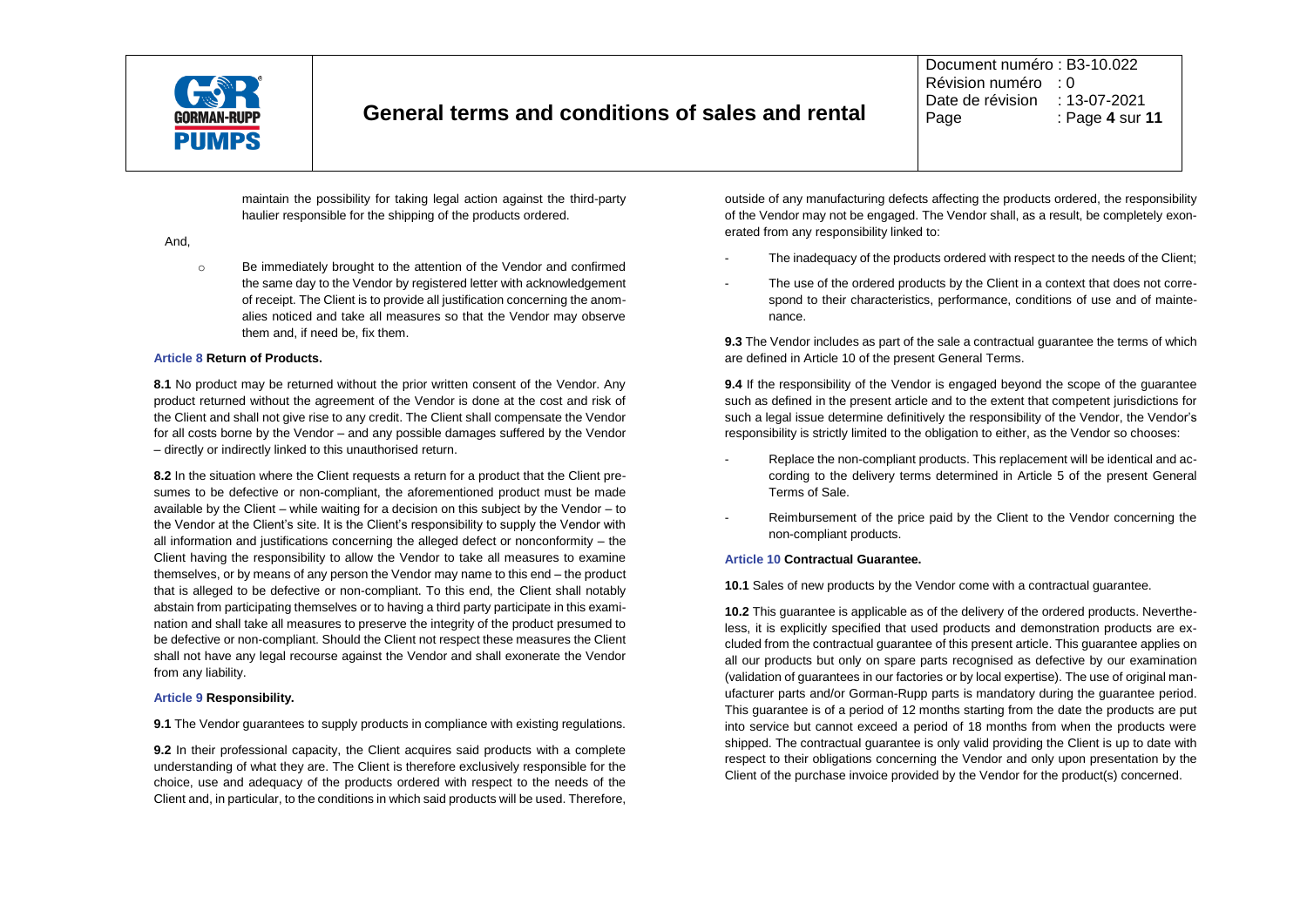

Document numéro : B3-10.022 Révision numéro : 0 Date de révision : 13-07-2021<br>Page : Page 5 sur : Page : Page **5** sur **11**

**10.3** Said guarantee thus granted by the Vendor concerns manufacturing defects rendering the product improper for its designed use or which affect this use to such an extent that the Client would not have acquired this product or would only have acquired this product at a reduced price had the Client been aware of the problem. Subject to the condition that the responsibility of the Vendor be expressly acknowledged by the Vendor, the Vendor takes responsibility for this guarantee by either:

- Paying repair costs to ensure the product that the Vendor deemed to be defective is made compliant;
- Paying costs pertaining to the replacement by the Vendor of the product the Vendor deemed to be defective.

It is nonetheless specified that the Vendor reserves the right to reimburse the Client the price of the defective product, which remains the property of the Vendor and which could then – if the Vendor so chooses – be picked up by the Vendor at the Vendor's own expense.

**10.4** The guarantee only covers the product itself and excludes, as a result, all other direct or indirect damage suffered by the Client such as loss of income, financial loss, loss of business, damage caused to related infrastructure, etc. The guarantee is exclusively limited to manufacturing defects and does not, notably, apply in cases:

- Of use of the product by the Client in abnormal or improper conditions, and, more generally, in cases of poor use, improper use or non-compliant use;
- Of installation, implementation and use that is not in compliance with best practices;
- Of conservation of the ordered product (notably storage and warehousing) carried out by the Client in conditions that alter or could alter said product;
- Of non-respect by the Client of advice given by the Vendor or manufacturer concerning the use or maintenance of the product or of the refusal to undertake requested specific technical verifications;
- Of negligence, lack of monitoring or of maintenance of the product by the client;
- Of changes made to the product by the Client, the adding of parts not authorised by the Vendor or the manufacturer, the use of peripheral, associated or substituted parts non authorised by the Vendor or the manufacturer or not compatible with the Vendor's product;
- Of repairs and more generally of technical interventions carried out by the client and/or persons non-authorised by the Vendor or manufacturer;
- Of malfunctions connected to normal wear and tear of the product's parts, worn parts not being included in the guarantee.
- And, more generally, of malfunctions or damages not exclusively linked to a manufacturing defect of the product.

**10.5** Any malfunction should be immediately brought to the attention of the Vendor by email and confirmed by registered letter with acknowledgement of receipt within 2 days following receipt of the product. If an examination of the product that would make it possible to discover these defects is not possible at this moment, the Client should signal such defects within 8 working days following delivery and by the same process mentioned above. The Client is to provide all information and proof concerning the noticed defect (particularly concerning the context of use of the product concerned and the providing of any appropriate documentation that would allow the Vendor to analyse the situation and take measures so that the Vendor may observe the issue and, if required, fix it). The purchaser should not intervene directly or have a third party intervene and should take measures to allow the Vendor to make an examination of the product presumed to be defective in its current state. Unless decided otherwise by the Vendor, the Client shall return, at their own costs and risks, said products to the Vendor's sales point or to a site that shall be designated beforehand by the Vendor. In the event that the Vendor chooses to examine the allegedly defective products at the site where they are located, the Vendor shall inform the Client of this in advance, with the Client having to take all measures necessary so that the Vendor may have access to said site. The non-respect of the Client of these measures excludes any application of the contractual guarantee.

**10.6** The Vendor shall carry out, or have carried out, inspections necessary to observe the defect reported by the Client and shall decide, after examination, on whether to implement the contractual guarantee or not. Thus, following examination by the Vendor – or by any third party substituted by the Vendor:

In the event that the Vendor deems the alleged defect to not be covered by the contractual guarantee, the product concerned shall be sent back, as the case may be, to the Client at the Client's expense and under the Client's exclusive responsibility.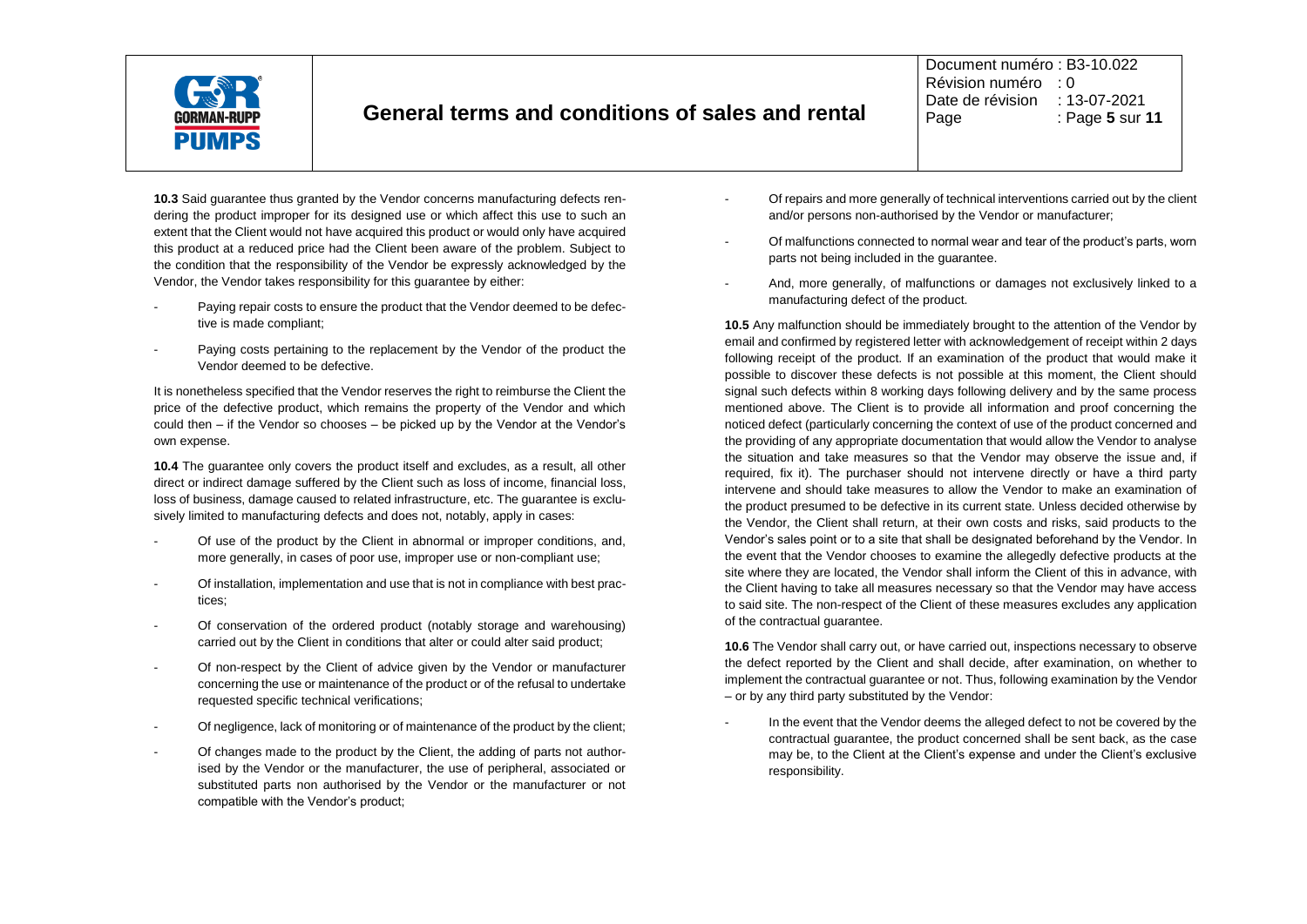

Document numéro : B3-10.022 Révision numéro : 0 Date de révision : 13-07-2021<br>Page : Page 6 sur : Page : Page **6** sur **11**

In the event that the Vendor considers that the alleged defect is covered by the contractual guarantee, the Vendor shall be responsible, at the Vendor's own cost and responsibility, for repair costs, replacement costs or the reimbursement of the product concerned – at the Vendor's discretion – in conformity with the clauses in the present Article 10.

#### **Article 11 Prices.**

All orders are invoiced at the prices in effect on the day the order is confirmed by the Vendor. The prices on this price list provided by the Vendor to the Client are given without taxes, in euros (€) and departing from the Vendor's warehouse. Prices do not include works and services, in particular of placement and of assembly unless these services have been requested on the order form and accepted by the Vendor. As a result, all taxes, duties or other fees to be paid, notably in application of national or local regulations, are the responsibility of the Client.

#### **Article 12 Payment.**

**12.1** With the exception of particular payment methods agreed upon during the order, payment shall be made according to the following methods:

- Payment of a deposit equal to 100% of the total amount of the order for the first order, it being specified that payment of this deposit does not give the Client a right to retract, by means of, for example, giving up the deposit.
- Payment within 30 days of the end of the month the invoice is issued starting from the second order.

**12.2** Any invoice drawn up by the Vendor is definitively accepted by the Client if the Client has not objected by registered mail within eight days of its receipt.

**12.3 P**ayment is to be made in euros (€) and by any means previously accepted by the Vendor and in conformity with the payment timeframe determined for the order – with the Client having to take all necessary measures to ensure payment is made by this date. It is understood that a simple title creating an obligation to pay does not constitute payment in the meaning of the present clause, the Vendor's claim over the Client subsisting with all related guarantees, including retention of title, until payment has been made in full. No complaints by the purchaser may be of such a nature as to enable the postponement of the aforementioned payment period.

**12.4** No discount is given in the event of early payment.

**12.5** Any amount unpaid on the due date shall give rise to the payment of late penalties calculated on the amount of the remaining money due at a rate of 10% per year. These penalties begin on the day following the payment date indicated on the invoice and continue until the amount has been paid in full. Moreover, the non-payment of a single invoice allows the Vendor, at the Vendor's discretion, to demand full payment of any other invoices remaining due to the Vendor – with the totality of all amounts due immediately producing interest according to the terms set out in this present paragraph. Said penalties do not prevent the Vendor from obtaining, in addition, payment of damages and interests in compensation for damages suffered by the Vendor. In the event of late payment, the Vendor may, moreover, and without prejudice to the Vendor's ability to obtain payments for damages to this effect:

- suspend the Vendor's obligations concerning the order on which payment is late, as well as all orders in progress until complete payment of sums due by the Client;
- make the fulfilment of orders in progress dependent on the taking of surety or on new payment methods giving all payment guarantees to the Vendor and judged satisfactory by the Vendor;
- cancel, in full right, the order, the Vendor having the ability  $-$  should the purchaser fail in their obligation to return the products in question – to take back possession of the products in question. This cancellation shall affect not only the order in question but also, should the Vendor so desire, all or part of previous unpaid orders or forthcoming orders, whether they have been delivered or are in course of being delivered and whether their payment has come due or not. Instalments or deposits made by the purchaser are kept by the Vendor;
- compensate the unpaid amount of the invoice with sums that may be owed by the Vendor to the Client. The purchaser shall reimburse all expenses incurred by the Vendor resulting from the contentious recovery of monies due.

**12.6** Any amounts not paid on the due date shall lead to the payment of a compensatory lump sum equal to 10% of the total amount of the order (pre-tax) as of the first day of late payment.

**12.7** The Client shall not determine for themselves deductions or compensation without the prior written consent of the Vendor. The fact that the Vendor may accept payments with deductions or compensation determined by the Client does not constitute implicit acceptance by the Vendor of these practices.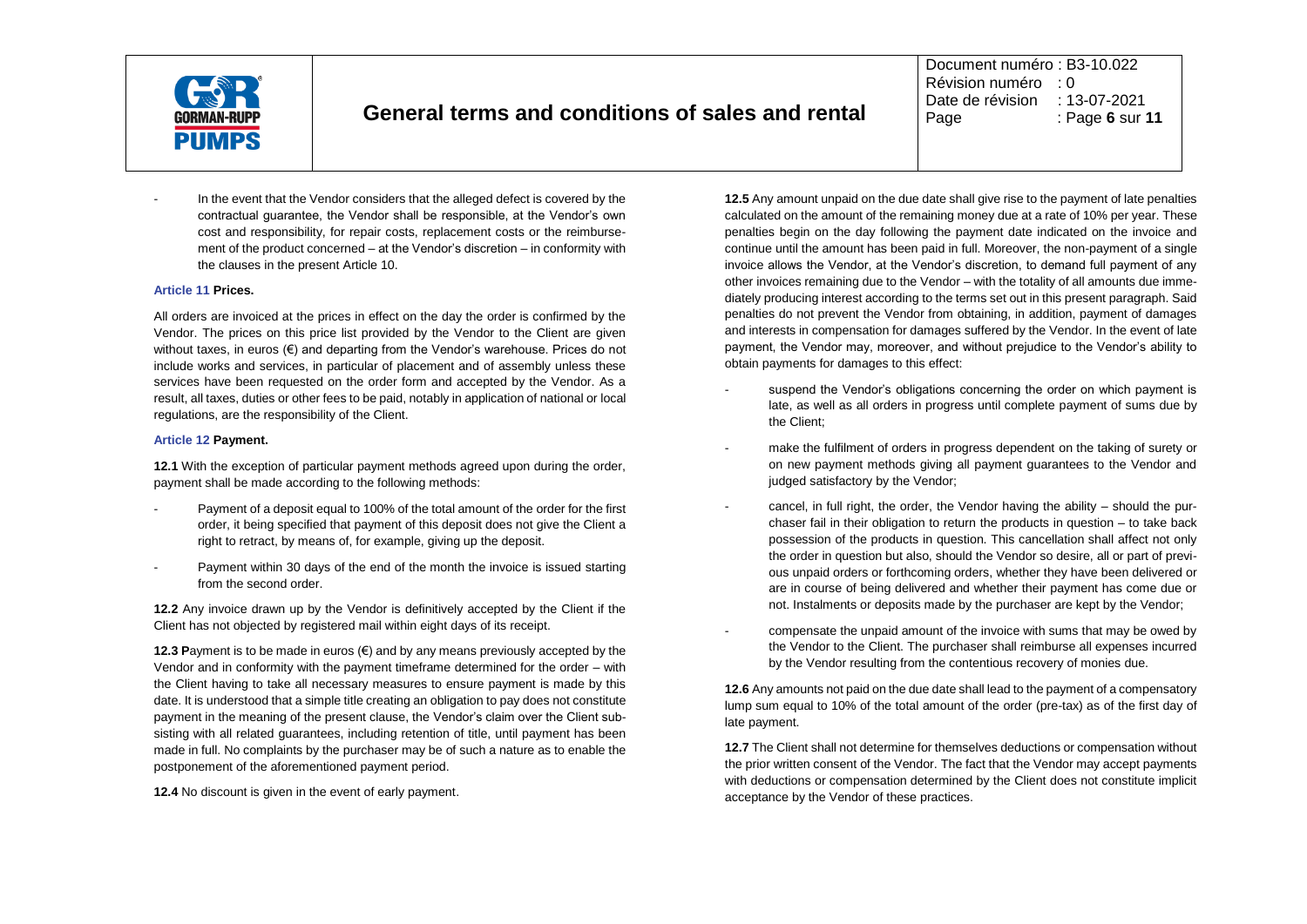

Document numéro : B3-10.022 Révision numéro : 0 Date de révision : 13-07-2021<br>Page : Page 7 sur Page : Page **7** sur **11**

**12.8** Any worsening of the Client's credit and, more generally, any change – and for whatever reason – of the Client's situation may justify the demand of surety and/or particular payment methods determined by the Vendor, including the refusal of the Vendor to fulfil orders made by the Client.

#### **Article 13 Intellectual Property.**

No part of the commercial relationship existing between the Vendor and the Client may permit the Client to demand the transfer, to the Client's own benefit or to the benefit of any third party, of any right of ownership or exploitation of all or of part of the intellectual property (regardless of its nature, scope and/or origin) held and/or exploited by the Vendor concerning the ordered products and/or pertaining to said products. The Client pledges to respect the rights thus held and/or exploited by the Vendor and to not undertake any action that could infringe upon these rights and, more generally, any actions that could harm the interests of the Vendor.

#### **Article 14 Retention of Title.**

Products the sale of which is governed by these present General Terms are sold with a clause that expressly withholds transfer of title until their full payment has been made (including any related costs and expenses) such as defined by these General Terms, even in the case of transformation or of incorporation of the material into other products. The provisions above do not preclude, starting from the moment of delivery (such as defined in the present General Terms) the transfer to the Client of the risks of loss or deterioration of the products under reserve of title as well as any damages they may suffer or cause. The purchaser shall take out insurance insuring all products ordered against risks as of the moment of delivery and which allows the Vendor to be directly compensated. The purchaser shall – concerning those products that have not been paid in full – permanently monitor and ensure that these products be distinctly identified as being the property of the Vendor and may not be deemed to be or be the object of a claim by any third parties (the Client must oppose any such claim and make the Vendor aware should such a case arise). The Client shall not pledge or cede, under any form whatsoever, ownership of the products. The products may, at any moment, and without any prior warning, be taken back by the Vendor – at the expense of the Client – in the event that the Client does not meet their obligations – and this without prejudice to the payment to the Vendor of any damages or interests to this end. The Vendor and/or their haulier are thus authorised to enter the premises of the purchaser to remove the products concerned by the clause of retention of title. This procedure does not exclude other legal actions or procedures that the Vendor may decide to pursue. The Client commits, in the event of resale of the products included in the reserve of ownership clause, to count the resell price separately and, more generally, to take all measures necessary to reconcile the amount gained from the sub-purchaser and the sales price remaining owed to the Vendor – this so as to allow the Vendor to obtain payment from said sales price.

## **C. RENTAL OF COMPANY EQUIPMENT**

#### **Article 15 Subject.**

The Vendor leases to the Client, who accepts our rented material – hereinafter named "Company Equipment" – described in the Vendor's technical and financial offer determining the specific conditions of rental – hereinafter named the "Specific Conditions". The Client may not cede, pledge or use as security, sublease or loan the Company Equipment, or make use of it in any way whatsoever, without the prior written agreement of the Vendor. If a third party attempts to exercise its rights over said Company Equipment, in the form of a claim, an opposition or a seizure, the Client is responsible for immediately informing the Vendor. Neither the ownership labels placed on the Company Equipment nor the inscriptions on it may be removed or modified by the Client. The Client may not add any inscription or label to the material without the prior authorisation of the Vendor.

#### **Article 16 Duration.**

When the Client accepts the Specific Conditions, the rental period begins on the date of the delivery of the Company Equipment to the Client according to the terms stipulated in Articles 17 and 18 and comes to an end with the return of the Company Equipment to the Vendor according to the conditions stipulated in Article 24.

#### **Article 17 Provision.**

The parties agree on a delivery date in the Specific Conditions, which also specify whether the delivery will take place at the Client's premises or at a Client site. The party in charge of carrying out the delivery or the removal must provide the other party with sufficient notice of their arrival. Non-respect of the agreed upon date engages the contractual responsibility of the party which failed to meet its obligations. This responsibility is defined in the Specific Conditions. The Client signs a delivery slip when the Company Equipment has been supplied and returns this slip to the Vendor. By signing the delivery slip the Client acknowledges that the Company Equipment has been delivered in perfect operating conditions for normal use as agreed by the parties and accompanied with the technical documentation necessary for its use and maintenance – hereinafter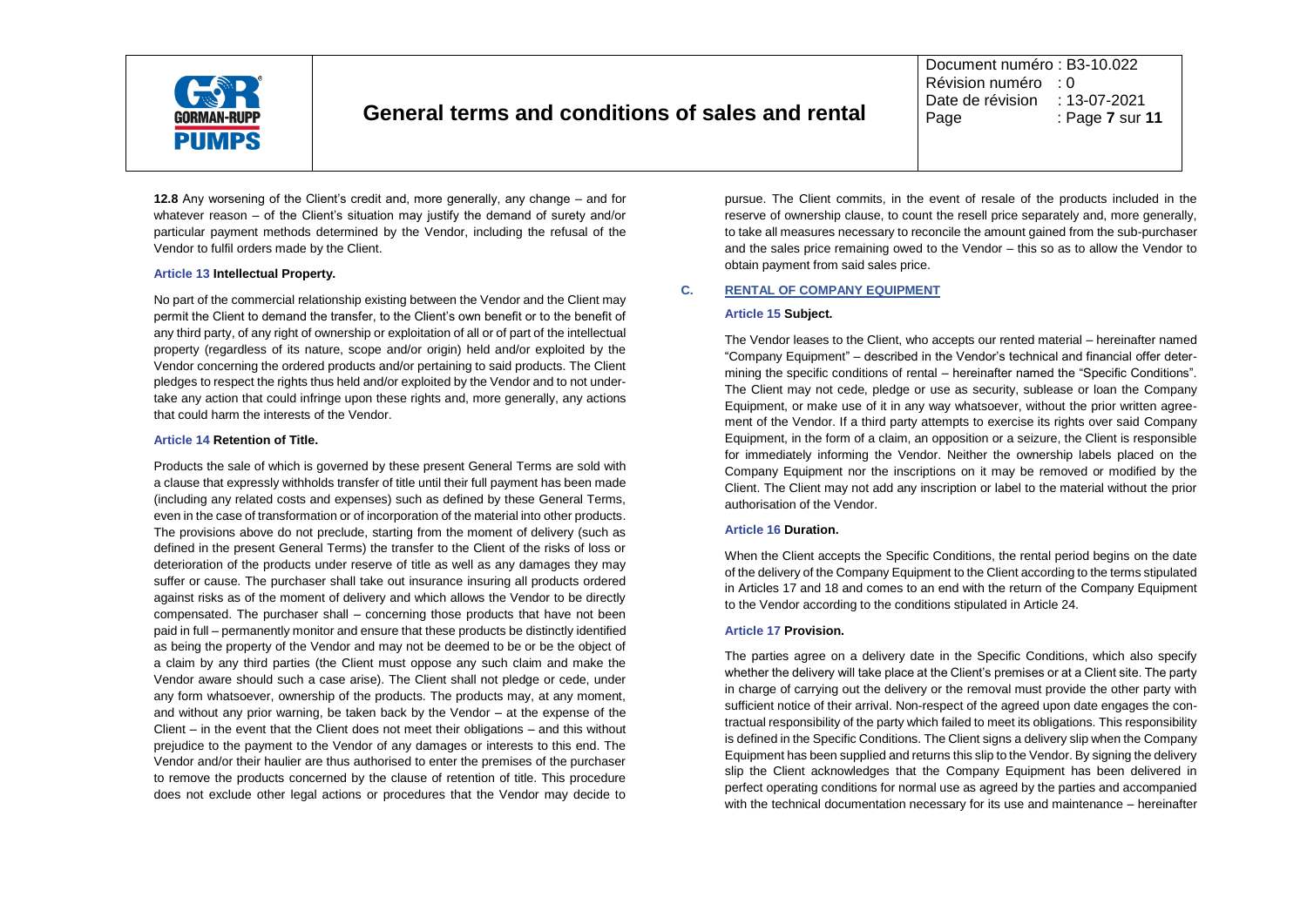

Document numéro : B3-10.022 Révision numéro : 0 Date de révision : 13-07-2021 Page : Page **8** sur **11**

referred to as "The Technical Documentation". The certificate of compliance is available to the Client and can be provided to the Client upon simple request. The Company Equipment is in compliance with all legal and regulatory requirements concerning, notably but not exclusively, the health and safety of workers, tax laws and road traffic. It is provided upon request by the Client at the moment of providing the material, the test certificates and/or the inspection reports authorising the employment of said material notwithstanding Article 21. Should the Vendor not be able to produce these documents, when required by regulations, the Client has the right to refuse delivery of material or its removal. This refusal brings about the cancellation of the rental. In all cases where existing regulations require tests or inspections of the Company Equipment, the Client is required to make the material available to the inspection agency. The cost of periodic regulatory inspections is borne by the Vendor. In the event that a periodic inspection demonstrates the inaptitude of the material, this shall have the same consequences as a mechanical breakdown. The time required for the performance of tests or inspections is included in the duration of the contract with the limit of half a working day. Once the Client takes possession of the Company Equipment, the Client assumes legal care of the Company Equipment within the meaning of Articles 1382 and following of the Belgian Civil Code. The transportation of the Company Equipment, both to and from the Client, is the responsibility of the party that carries out said transportation or which contracts out this transportation. If the Client has this transportation carried out by a third party, it is the Client's responsibility to ensures that all risks, as well all damages caused to the Company Equipment as well as those caused by the Company Equipment, are covered by sufficient insurance. The Client is responsible for the cost of transportation. The responsibility for loading and/or unloading also falls to the party who is responsible for the shipping of the Company Equipment. The person responsible for the loading and/or unloading of the Company Equipment must, if necessary, have an operating permit from his/her employer for the Company Equipment. In any case, when an accident is noticed upon the arrival of the Company Equipment, the receiver must immediately take necessary legal measures and inform the other party so that preventive measures may be taken immediately and so that claims may be made to the insurance companies.

#### **Article 18 Place of use.**

The Company Equipment may only be used on the indicated building site or in a limited geographical area. Any use outside of the site or zone indicated without the prior explicit agreement of the Vendor may justify cancellation of the rental with the possibility of lump sum compensation as laid out in Article 25. Access at appropriate times shall be authorised to the Vendor or the Vendor's representatives during the rental period. The Vendor or the Vendor's representatives shall present themselves to the site manager and follow the internal rules and safety instructions of the site. They nevertheless remain under the dependence and responsibility of the Vendor, which shall provide them with the necessary personal protection equipment. In the event that special authorisation is required to enter the building site, the obtaining of such authorisation, to the benefit of the Vendor or the Vendor's representatives, is the responsibility of the Client.

#### **Article 19 Rent – Guarantee.**

The amount of rent is specified in the Specific Conditions. It will be billable once the Company Equipment is made available to the Client according to the conditions of Article 17. The provisions of Article 12 pertaining to payment are applicable. Any delay in payment beyond 8 days following the sending of a formal demand shall moreover authorise the Vendor to cancel the present agreement and shall make the Client liable for a cancellation fee equal to three months of rent, without prejudice to the Vendor's right to demand compensation for damages in accordance with common law. Independently of the duration of use evoked in Article 16, the price is generally set by unit of time for each rental, with each unit of time started being due, to the limit of one day. The unit of time is the calendar day. It may also be agreed to invoice operating expenses and fixed costs, although this must be specified beforehand. Technical personnel (such as fitters), who may or may not be employees of the Vendor, may be made available to the Client. In such cases, this expense is the responsibility of the Client. The cost of this, as well as of travelling expenses, is specified in the Specific Conditions.

#### **Article 20 Use.**

The Client is responsible for using the Company Equipment in compliance with normal use, as specified in the Technical Documentation. Should the Client want to use the material in a different manner, the Client should alert the Vendor of this when the Client asks the Vendor to make an offer, which will allow the Vendor to make an offer with complete information. If the Client plans to use the Company Equipment in an environment with dangerous working conditions (use of explosives, of inflammable material, etc.), the Client should similarly make this known to the Vendor at this early stage. The Client must entrust the Company Equipment to qualified personnel who possess any authorisations that may be necessary, manage the material responsibly, keep it in good working condition and use it in accordance with health and safety regulations. The rental agreement is concluded in intuitu personae. Any violation of Article 20 of the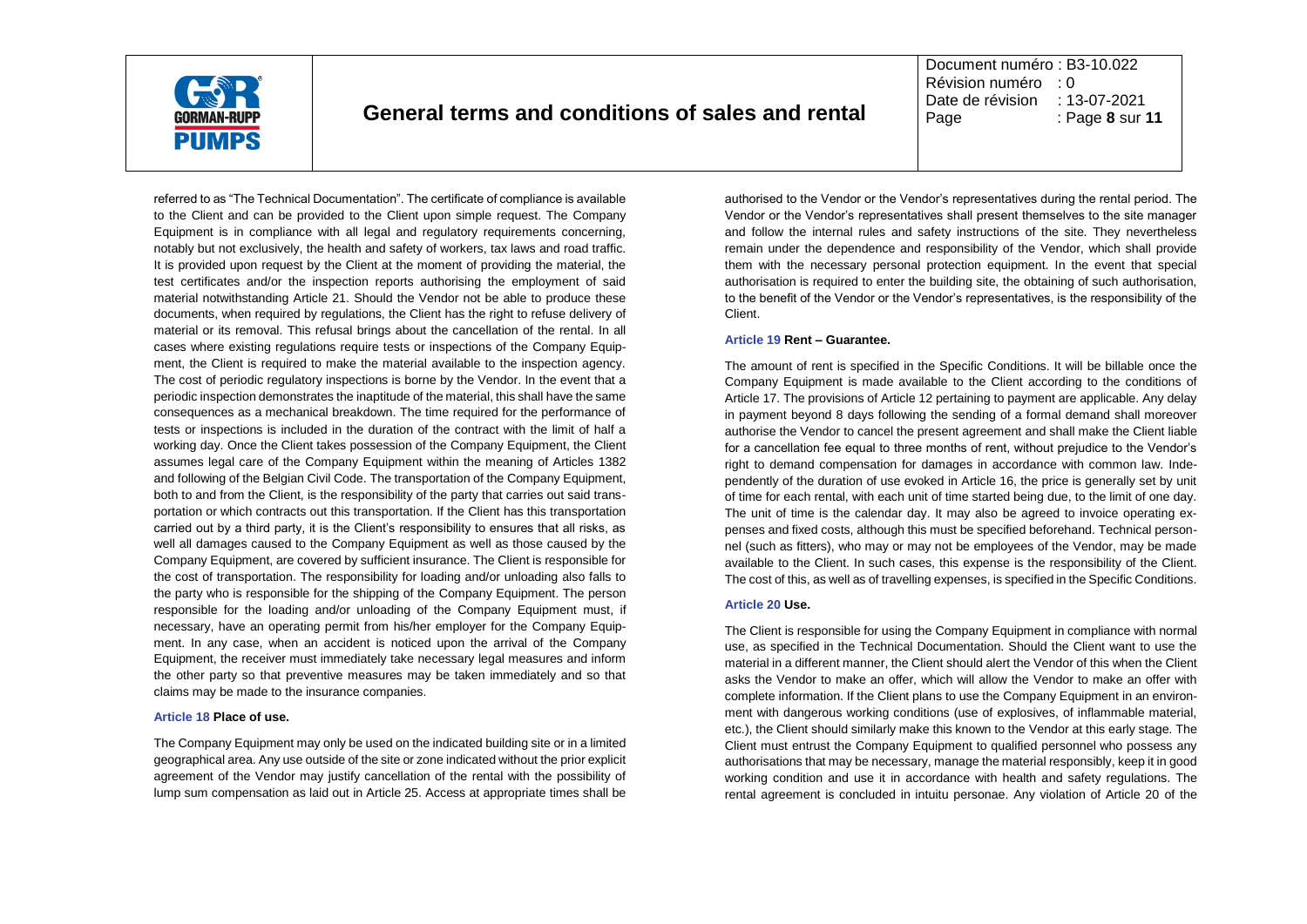

Document numéro : B3-10.022 Révision numéro : 0 Date de révision : 13-07-2021 Page : Page **9** sur **11**

present conditions shall make the Client responsible for any damage caused to the Company Equipment and shall notably give the Vendor the right to cancel the present agreement, to demand from the Client cancellation compensation equal to three months of rent, without prejudice to the Vendor's right to demand compensation for damages in accordance with common law and to demand the immediate restitution of the Company Equipment in accordance with the terms stipulated in Article 24. Consumables (fuel, oil, electricity, etc.) necessary for the use of the Company Equipment are the sole responsibility of the Client.

#### **Article 21 Installation and Maintenance.**

The installation (assembly and disassembly) of the Company Equipment is to be carried out by the Client under their sole responsibility, unless it has been stipulated in the Specific Conditions that the installation will be carried out by the Vendor according to the terms and prices there indicated. The installation, assembly and disassembly of the Company Equipment does not alter the rental period which remains as defined in Article 16. The Client is, moreover, responsible for the daily verification, at the Client's own costs and under the Client's own responsibility, of the Company Equipment in conformity with the Technical Documentation, unless it has been indicated in the Specific Conditions that this will be undertaken by the Vendor according to the terms and prices there indicated. Verification includes, but is not limited to, verifying the engine levels and pump levels. In the event of a problem on one of the areas being inspected, the Client must directly notify the Vendor, who will take the necessary actions. Any repair costs resulting from the Client's failure to conduct a verification, in the case where such verifications were not entrusted to the Vendor, shall be borne by the Client and will be owed upon the Client's receipt of the corresponding invoice. The Client is also responsible for verifying the hour counter on the machines that have one, so as to alert the Vendor when it is time for periodic maintenance. The Client shall allow sufficient time for the Vendor to be able to undertake the periodic maintenance of the Company Equipment. The dates and length of the intervention are determined by mutual agreement based on the Client's suggestion, who alone is aware of how long the machines are used. The periodic maintenance is undertaken by the Vendor's technicians unless a different agreement has been reached prior to the Company Equipment being made available to the Client. These periodic maintenance operations are invoiced to the renter. In the event that the Client carries out these operations, technical documentation must be provided to the Client so that the Client may carry out these maintenance operations correctly. In these cases, the Client must provide proof of having done these operations (photo of the hour counter, invoice of consumables, etc.) which shall be communicated to the Vendor. Unless contrary stipulations have been agreed to in the Specific Conditions, the time required for the Vendor to carry out maintenance on the equipment is included in the rental duration as defined in Article 16.

#### **Article 22 Repairs.**

In the event of a breakdown that would immobilise the Company Equipment for the duration of the rental period, the Client shall inform the Vendor. The Client is responsible for informing the Vendor within 48 hours, and by whatever means of communication, of any breakdown affecting the Company Equipment. All repairs are carried out at the initiative of the Vendor or of the Client with the authorisation of the Vendor. If a repair is made necessary after a fault that is proven to be of the Client, the Client may not claim any of the rights granted to them by the present article. As a result, the rental continues in full effect until the restoration of the Company Equipment.

#### **Article 23 Damages Caused to Third Parties.**

The Client is responsible for any damage caused to third parties by the Company Equipment throughout the duration of the rental.

#### **Article 24 Damages Caused to Company Equipment.**

The Client is responsible for all damage (breaking, deterioration, complete or partial destruction etc.) caused to the Company Equipment throughout the duration of the rental, whether it is caused by the Client's own doing and/or a third party's doing, whether or not fault was involved or whether it was a case of force majeure. If need be, the restoration of the Company Equipment is the full responsibility of the Client, who is free to take out insurance that can cover this risk.

#### **Article 25 Return of Company Equipment.**

The Client must, once the rental period has ended, return all of the Company Equipment to the Vendor in perfect working order, with this equipment having only experienced normal wear and tear following use by a technically qualified user. The Company Equipment must be returned in the same conditions as it was provided to the Client at the beginning of the rental period (full of fuel, reasonable cleanliness, etc.). The Vendor reserves the right to invoice for the cost of diesel upon return if the renter did not do so and to invoice for cleaning costs if the Company Equipment is returned in a state of cleanliness deemed to be insufficient. A receipt of return will be written up by the Vendor on which will be indicated the date and time of the return as well as any concerns about the state of the returned Company Equipment. Unless an amicable agreement can be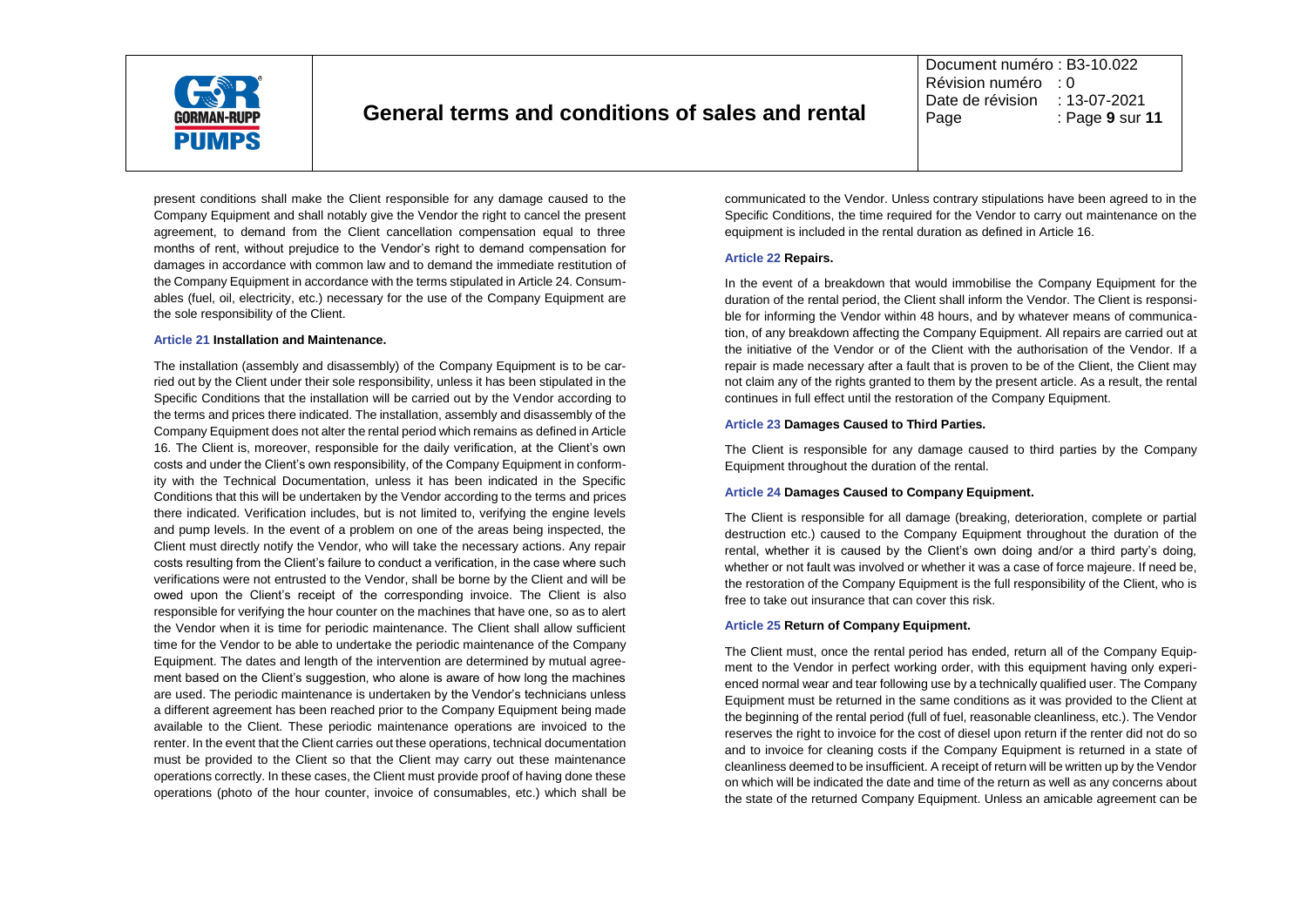

Document numéro : B3-10.022 Révision numéro : 0 Date de révision : 13-07-2021<br>Page : Page 10 sul Page : Page **10** sur **11**

reached on these concerns, the Vendor will be entitled to appeal to an expert named by the courts. The Vendor shall invoice to the Client the fees for the restoration of all or part of the Company Equipment that was not restored, which will be invoiced for its value as new according to the price list in effect at the date of its non-return. The Vendor will have the right to charge the amount of these invoices, payable upon receipt, to the guarantee provided by the Client. In the event of non-observance of the clauses provided for in Articles 18 and 19 of the present General Terms, the rental is cancelled, if the Vendor so chooses, to the sole detriment and prejudice of the Client. This cancellation will occur following a period of 8 days from the sending of a registered letter with acknowledgement of receipt, which functions as a formal notice. In this case, the Client must either have the Company Equipment returned or allow it to be picked up. The obligations stemming from Article 19 remain fully applicable. In the event that the Company Equipment is not presented or returned at the end of or during the contract, the Vendor may summons the Client to appear before the courts of the site where the Company Equipment is located in order to see ordered the immediate restitution of the rented Company Equipment. Concerning Company Equipment of a specific character, the compensation due is indicated in the Specific Conditions. In the event of cancellation of the contract by the Client, for whatever reason, with the exception of Article 22 of the present General Terms, the Client accepts a revision to the rent scale initially applied based on the actual duration of the rental. Failing this, the Vendor shall receive compensation equal to half of the remaining rent with a maximum of two months. Concerning Company Equipment with a specific character, the compensation is as discussed in the Specific Conditions. In the event of non-observation by the Client of the clauses provided for in Articles 18 and 19 of the present General Terms, a rental with no fixed end date may be cancelled, by the Vendor, 8 days after sending the Client a registered letter with acknowledgement of receipt, which serves as formal notice. In this case, the Vendor may demand compensation equal to two months of rental, after the return of the equipment.

#### **Article 26 Limitation of Responsibility.**

The Vendor shall not in any case be held responsible for direct and indirect damages (such as, for example, loss of income, interruptions of business, losses of a financial nature, etc.) resulting from any defect or anomaly of the Company Equipment. The Vendor shall not be responsible for any damage suffered by a third party or any complaint or legal action carried out or begun against the Client by a third party due to Company Equipment rented out the Client. The Client shall be personally responsible for these types of risks, against which the Client shall purchase an adequate insurance policy that fully discharges the Vendor's responsibility. In any event, the responsibility of the Vendor, whatever the cause, shall never exceed, at most, the amount paid by the Client to rent the Company Equipment.

## **D. PRIVACY REQUIREMENT (GDPR)**

#### **Article 27 Limitation of Responsibility.**

The present declaration is meant for Clients and/or suppliers of the Vendor.

The present declaration explains how the Vendor processes the personal data that you supply. Personal data refers to anything about a natural person. Data can quickly be qualified as personal data and can become personal data by being combined with other data. Examples of personal data include social security data, email addresses, IP addresses, telephone numbers.

The Vendor emphasises that the personal data you provide the Vendor are collected and used because their use and collection is necessary in order for any contract to be concluded with you. This is the case both for our (potential) clients and for parties from whom we purchase goods and/or services.

Without this data it would be impossible to send you an offer, determine the specifications or desires that a precise service must meet, carry out business, invoice, pay and communicate with you with ease and efficiency concerning the different aspects of the performance of the contract. You are not required to provide us with your personal data. However, if you do not provide us with your personal data, it may be impossible for us to carry out the activities mentioned above.

## **Article 28 Transfer to Third Parties.**

In connection with the performance of the contract, it is possible that we may be constrained to provide your personal data to parties that do business on our behalf. Moreover, we use an external server room (in part) to store (certain parts of) our administration of sales and purchases, of which your personal data is a part. For that reason, your personal data is provided to the supplier of this server room. We also use your personal data for commercial purposes such as the sending of information newsletters by email. This personal data is also transmitted to our hauliers to ensure the delivery of our clients' orders.